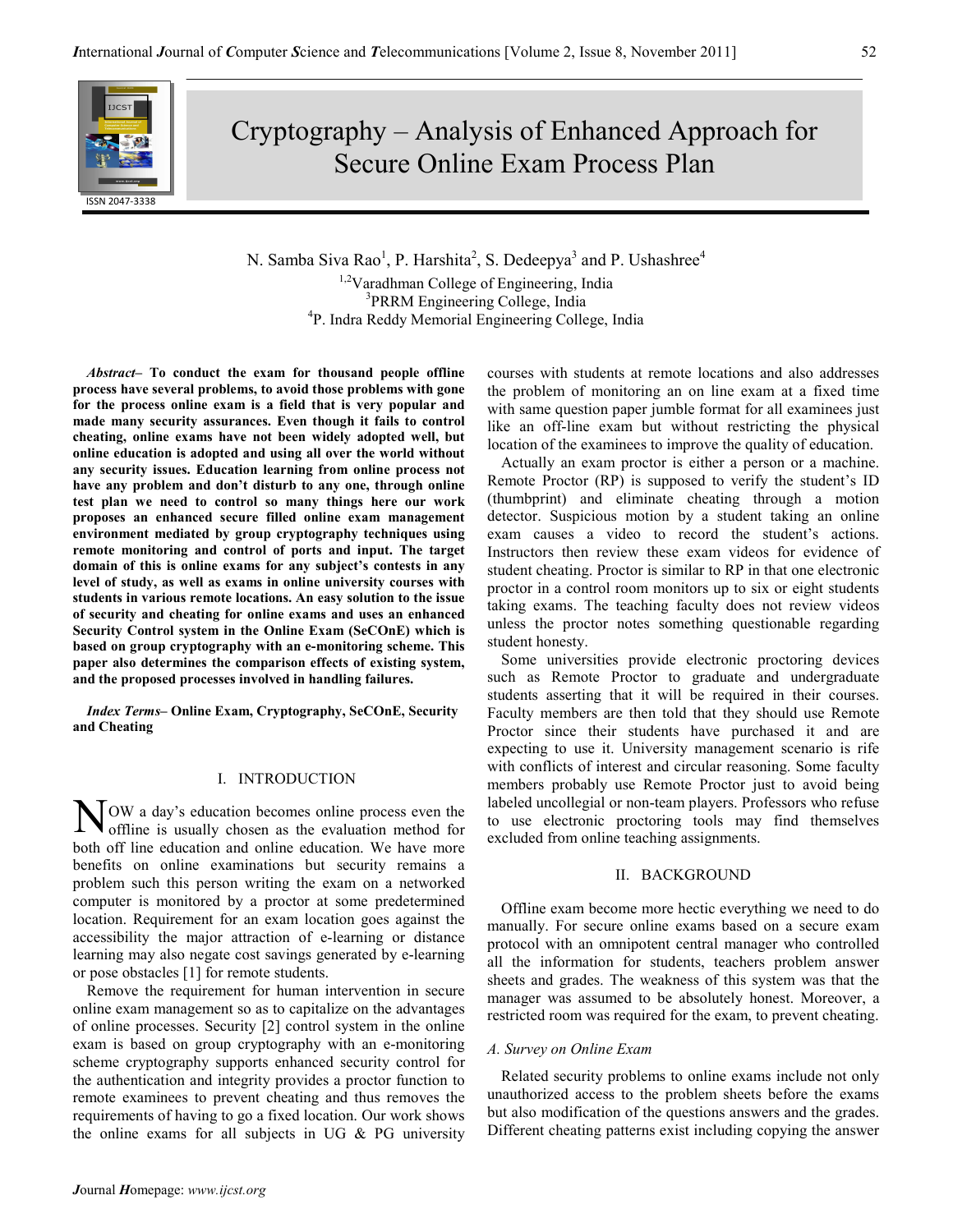of the another person, number 2 is writing number one person exam searching the internet for answers using the data and software saved on the students local computer and discussing in the hall or email or message chat. Have many problems combating this includes giving a different one to ser each student, restricting the exam room or limiting the number of answer submissions to one. We focused a method to identify and to communicate securely [3] between teachers and students rather than on countermeasures against cheating on online exams.

Monitoring offline exams is also a big problem; in some cases communication between teachers and students decreases the tendency to cheat increases. This will effect has direct impact on online exams when students may have little contact with their teachers.

Latest online education uses Web-based commercial course management software [15] such as WebCT [10], Blackboard [9], or software developed in-house. This software is not used widely for online exams, due to security vulnerabilities, and the system must rely on students' honesty or their having an honor code [3]. Existing Web-based approaches to online exams have highlighted easy accessibility and simplified exam management [7], [8]. However, authentication through only a user name and password can be the weak point in the security of online exams. Environment in which students can use a Web browser and the Internet enables them to search the Internet and to communicate with others for help during the exam.

Webcam is used to prevent cheating by randomly transmitting pictures of students during online exams [8]. However, many soundless pictures of a student do not show what that student is doing or why he or she is doing it, or even if cheating is taking place through Web searching, the use of saved data, or chatting. Considerable discussion has taken place on group protocols and group-mediated communications to ensure secure communications among group members [6], [5]. Has included the consideration of secure group composition, secure intergroup communication using a public key, and secure intragroup communication using the symmetric key through the Diffie-Hellman key exchange [4] two groups for secure communication between distributed entities in the online exam system. The intergroup communication is protected through public key infrastructure (PKI), while intragroup communication uses several symmetric Diffie-Hellman keys.

## B. Steps Need to Follow to Conduct Secure Online Exam

Requirements need to follow for online security exam are as follows.

• Accessibility Online exams should be possible without regard to location and time.

• Monitoring the absence of proctoring on online exams may relax [2, 9] the examinees and encourage cheating.

Therefore, it is necessary for an online exam management system to have some monitoring method to prevent and to detect cheating.

• Management Online exam management includes problem creation, problem sheet distribution, answer sheet collection, marking, grade posting, and handling of appeals.

The cost savings of online exams mitigate the burden of exam enforcement and induce many examinees located at very remote sites to participate in the exam. Educators can obtain more objective standards for evaluation. The automatic management of exams lets the examinees know their exam performance very quickly. Online exams permit both educators and examinees to achieve their objectives efficiently.

The identities of the examinee, examiner, marker and proctor should be all authenticated at every step in the online exam process because it is difficult to identify them face-toface online.

Problems and answers should be checked for their integrity to detect unauthorized changes. Only one submission of the answer sheet should be allowed and the submission of answers after the exam has ended should be prohibited. Unauthorized deletion or the modification of the materials related to the exam should be impossible.

The problem sets should be available to the examinees only during the exam period. Answer sheets should be kept securely before grading.

Copy of prevention are getting help from others, using unauthorized electronic material that may be helpful in completing the exam and intercepting or interfering with communications during an online exam

## III. ONLINE EXAMS CHEATING PROBLEMS

Online test cheating without using proctors, because we believe that costly proctor supervision provides only minimal assurance of academic integrity. First, we identified the primary methods used to cheat during online exams. Since we cannot totally eliminate this cheating, we next devised internal online exam control procedures to online cheating by making the costs of dishonesty outweigh the benefits. Finally, we devised a comprehensive online testing plan based on eight online exam control process (OECPs) designed to avoid online exam cheating without using proctor supervision. Our technique to creating an online testing plan is similar to how CPAs approach a financial statement audit. First, we assess the risk or potential for fraud (here, online exam cheating). Second, we examine existing internal controls (cheating prevention methods). Finally, we design audit process to detect fraud. The goal is to achieve reasonable [12], [13] assurance that the financial statements contain no material misstatements. In a similar fashion, the online exam professor should use control procedures to achieve reasonable assurance that academic integrity has been maintained and that significant cheating has not occurred during online exams.

# A. In What Way Students will Cheat in Exam

In the absence of good online exam control process, how do online students cheat? In some cases, students can obtain exam questions or even exam answers before they take the exam. Some instructors actually make their exams available online for a week so students can take the exam at their convenience. Students then conspire with their network of classmates. A superior student takes the exam first, records the answers, and/or copies the questions. Then the questions are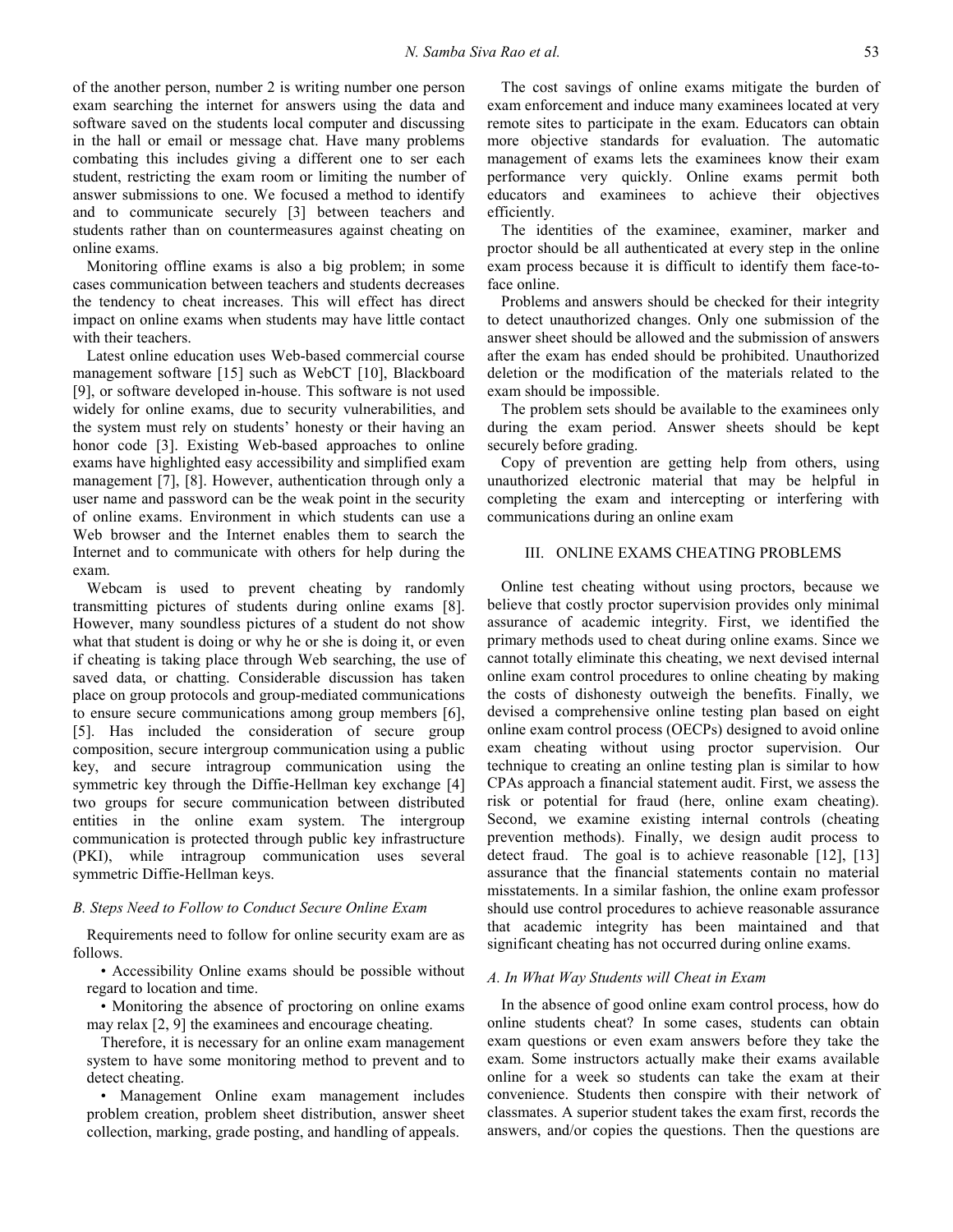researched, answered, and distributed to the remaining students. If instructors do not periodically revise exams, then student groups develop files for their current and future classmates to use. Students can also illicitly obtain publishers' test banks and related solutions manuals from university libraries, faculty, or underground sources. Online exams that remain open available for access to extended periods of time permit one student to take the exam while receiving help from other conspiring students who then take the exam at a later time. There are many other methods of cheating during online exams. Cheating, as in fraud, seems limited only by one's imagination.

# B. How to Control in Online Examinations

Honest student conduct is a function of cost getting caught and punished vs. benefit possible better grade choice for the student, which is at the heart of any fraudulent act. To cheat or not to cheat: That is the question. A good control system for managing online examinations should both discourage and detect cheating by students. If deficiencies in the control system are discovered, then new or revised online exam control procedures must be implemented. The control procedures to be used must be consistent with the written exam instructions related to the duration of the exam, any materials that can be used as references, and any permitted forms of communication among students regarding examination questions. The Underground Professor has developed and tested a set of online exam control procedures that will severely reduce although not totally eliminate students' ability to cheat and. A review of exam scores and resulting grades indicates face validity of exam integrity and no grade inflation when using this control

## C. Online Testing Plan Developing

Implementing the online exam control process, professors are using the online exams can construct a testing plan that does not require expending resources on proctor supervision. Such plans will not entirely eliminate exam cheating, but a good plan will provide reasonable assurance that academic integrity has been achieved at a satisfactory level.

An exam should be scheduled for a specific date and time.

The exam should close when the allotted time period for work expires.

 An exam should be open to Internet access for only a 15 minute time period.

 Students can work only one question at a time and cannot access completed questions.

Students can access the online exam only one time.

Online exam access should use Repondus Lockdown Browser or its equivalent.

An exam should randomize (scramble) question sequence and answer choices.

About one-third of objective type questions should be rotated/modified on each exam every term.

D. Check the Student Particular Details before Entering into the Exam Hall

The OECPs described above serve to avoid student cheating on online exams without the presence of a physical or electronic proctor. However, a proctor has two functions to avoid cheating, and to verify the identity of the student completing the exam. Without using proctor supervision, the professor must devise some control procedure to assure the validity of the purported identity of a student who completes and submits online exams and other assignments. Student ID numbers and passwords are frequently used to satisfy this control objective. More elaborate identity tests are available using thumb print technology and cornea scans. Control costs tend to be proportional to the sophistication of the technology used. How many controls are enough and what costs are warranted to achieve the control objectives for online testing depends on the individual circumstances?

#### IV. PROBLEM DEFINITION

For thousands of people conducting the exam, manual test plan generates several problems such as centre of examinations, paper releases before the exam and cheating process. To avoid all these we have a solution online test process, exam management team sit at one place and they can monitor everything at their same. Online test process solution having the drawback that is cheating, our work analyzes the all these drawbacks in this paper.

## A. Preparing the Online Examination

We have presenting few lines how to prepare for online examination her.

Every computer user should have the freedom to download run copy distribute study share change and improve their software for any purpose without paying licensing fees.

Every computer user should be able to use their software in the language of their choice

Every computer user should be given every opportunity to use software even if they work under a disability.

# Algorithm for online exam process:

- 1. Start
- 2. Function Setup\_exam\_environment ()
- 3. CE[S (i)] registers with AE
- 4. AE sends identity of  $s(i)$  and  $IP[s(i)]$  to AA
- 5. When CE connects to SS, SS sends identity of
- s(i) and IP[s(i)] to AA for authentication
- 6. IF AA authenticates CE[S (i)] THEN SS sends problem  $e[S(i)]$  set to the examinee CE $[S(i)]$  along with the identity of CT

ELSE

Stop the exam process

ENDIF

- 7.  $CE[S(i)]$  verifies the integrity of  $e[S(i)]$  by sending the identity of the examiner to AE
- 8. IF AE satisfies with the integrity of  $e[S(i)]$  and the examiner

THEN

CE sends "ready" message to SS

ELSE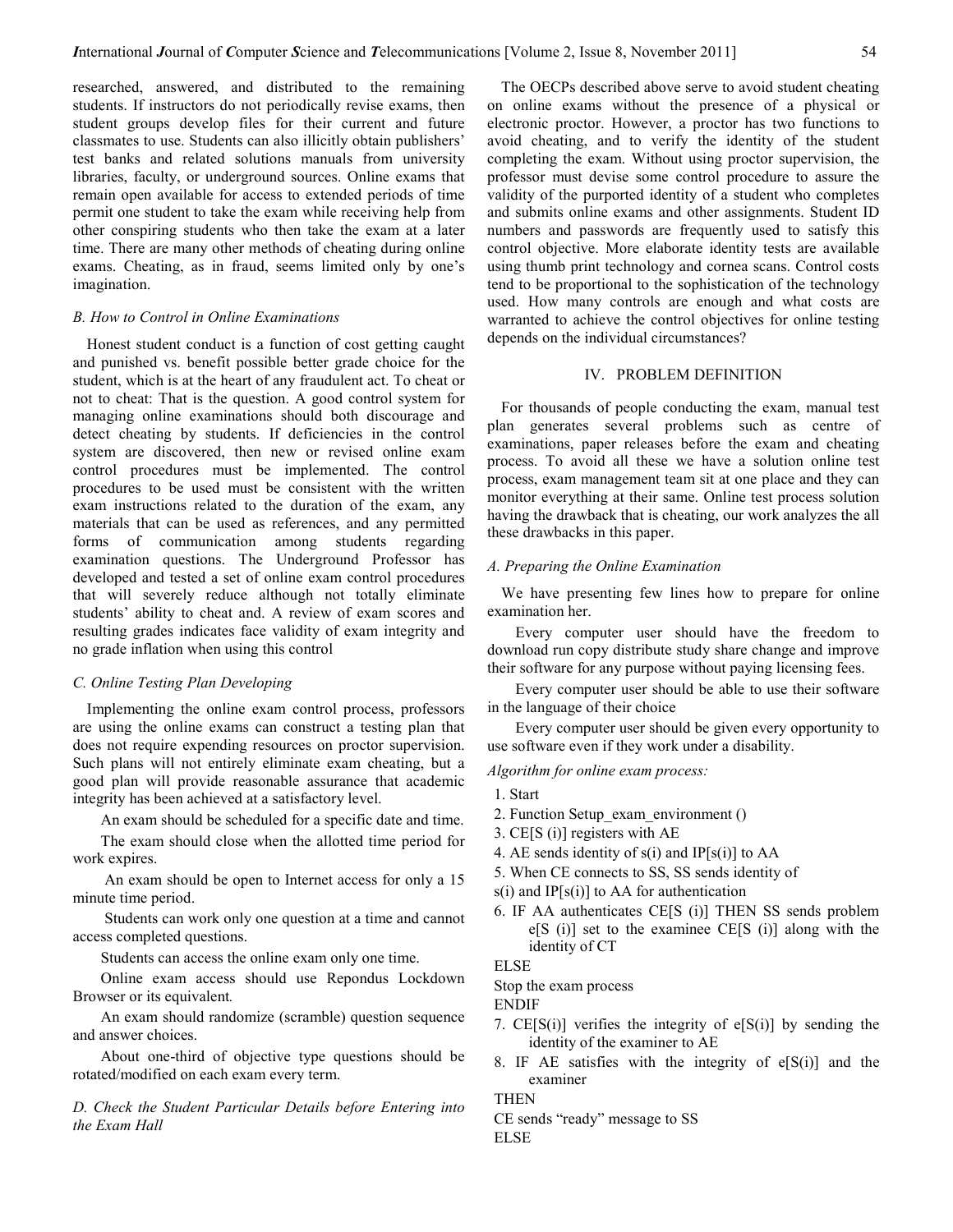Request for the problem set again ENDIF

9. IF SS receives ready messages from all the

examinees THEN

SS sends "start" message to all the

examinees

CE lets the examinees to see the problem one by one

ELSE

halts the online exam.

ENDIF

- 10. CE[S(i)] sends answers , problem set and its identity to SS
- 11. IF CE[S(i)] is authenticated by AA THEN

SS saves answers in the database

ELSE

Rejects the answers from the examinee ENDIF

12. After completion of all the problems/time SS

sends "end" message to all the examinees to end the exam.

- 13. SS marks the answer sheet with the right answers provided by CT
- 14. SS sends grading to the examinees.
- 15. IF the examinee is not satisfied his grading then he appeals for re-grading THEN

GOTO Step 13

ENDIF

16. END

| <b>Exam Setup</b><br>Management                 | Examiner/<br><b>Examinee</b><br>Management | Grade<br>Management | Problem/<br>Answer<br>Management | Claim<br>Management | <b>Ouestion</b><br>Management | <b>Exam Process</b><br>Management | <b>Online Exam Management</b><br><b>Authentication</b><br><b>Management</b><br><b>Exam State</b><br><b>Management</b> |
|-------------------------------------------------|--------------------------------------------|---------------------|----------------------------------|---------------------|-------------------------------|-----------------------------------|-----------------------------------------------------------------------------------------------------------------------|
| <b>Time Control</b><br>Intragroup Comm. Control |                                            |                     |                                  |                     |                               |                                   |                                                                                                                       |
| <b>API</b> for Storage (DB)                     |                                            |                     |                                  |                     |                               |                                   |                                                                                                                       |
| <b>Communication API</b>                        |                                            |                     |                                  |                     |                               |                                   |                                                                                                                       |

Fig. 1: Shows the online examination process



Fig. 2: Shows the online examination flow algorithm/process

### B. SeCOnE System Software

It is divided into two parts depending on the role that is whether it is on the client or server side. The operating system of the examinees computers and the proctors' computer is assumed to be windows family. However the program semantics are not confined to windows because the APIs to control the examinees computer and to handle the multimedia data are also available in Linux and UNIX environments.

# C. Proposed Analysis for Online Exam Process

The method e-monitoring examinees can be watched just like in an offline exam. Any cheating that was not noticed during the exam can be detected through the monitor data saved on the monitor server. The enhanced security for the online exam is controlled through the intergroup communication based on PKI, the intra- group communication using symmetric keys and the temporary identity. The exam administrative group and the examinee group are set for every exam. All the entities related to the exam belong to one of those two groups. Agents for the two groups issue the temporary identities to their group members. Neither they nor the group members themselves know the identities of the other group members.

Furthermore, a group member does not know his or her temporary identity, because it is issued in an encrypted form protected by the public key of the verifier, the other group agent. The identities are exchanged by the group agents. Thus, when a group member receives a message, he requests the verification for the sender from the group agent. In addition, message integrity for problems, answers, and grades is guaranteed through the use of digital signatures. Because temporary identities are used in the online exam, it is very important to confirm the identity of someone who is issued a temporary identity. In this paper, that confirmation is performed via a Webcam. An exam administrator connecting to the agent program verifies the person to be authenticated, using the Webcam. In this process, a reference photograph of the group member is taken and saved in the monitor server for later detection of possible impersonation.

The problems are managed by the online exam client after they are issued by the scheduler, but they are not opened before the scheduler sends the message to start the exam. The message is sent only after the online exam environment has been set up and all the online exam clients send the "ready" message to the scheduler. Therefore, it is possible for all examinees to take the online exam simultaneously. The examiners can prepare one set of problems for each of several exam times so that the examinees can choose the time that suits them best.

Even through the proctor, she or he can supervise the examinees with the monitor data saved in the monitor server in near real time for the problems, their right answers, and the answer sheets from examinees are managed by the scheduler. The authentication, which traditionally was based only on a user name and password, is strengthened by the group management. This process includes verification by Webcam and issuance of temporary identities for every exam. No entity can know all the information, such as the real identities of the entities or the cryptographic keys in the system.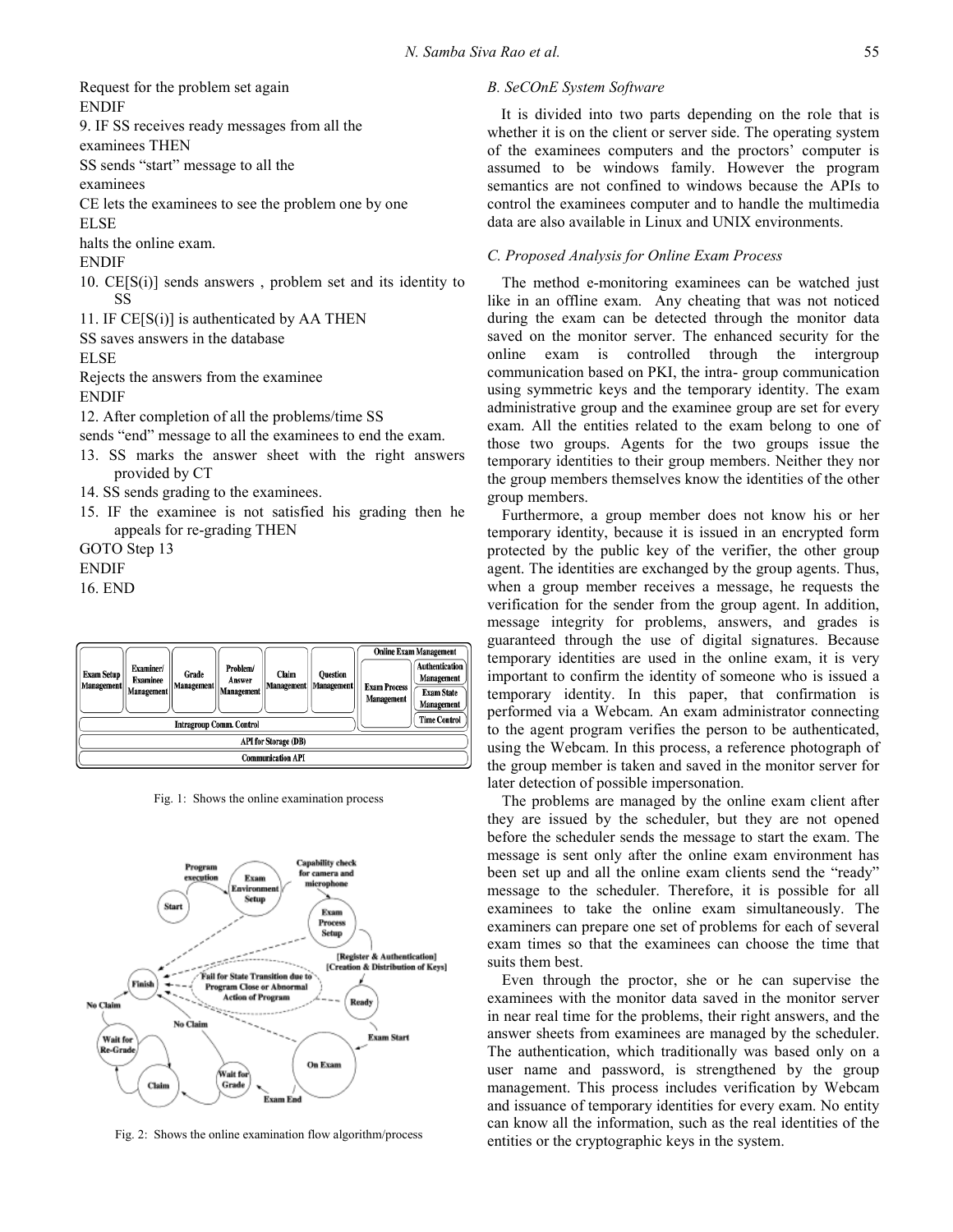This precaution avoids the potential for system compromise due to the failure of a single entity because of maliciousness or an external attack. This application adopts five methods to prevent and detect cheating. First, the identities of entities in the system are verified by a Webcam, and the reference photos taken during the verification process are saved for authentication during the exam. Second, the monitor data for the examinees are recorded and saved during exam. With continuous recording of video and audio during the exam rather than isolated images, a proctor can better understand the examinee's situation and reduce the chance of false-positives or negatives in the determination of cheating, even after the exam. Third, through the screen shots saved in parallel with videos of an examiner, a proctor can better determine what the examinee is actually doing with his or her computer. Fourth, all communications by the examinees, except for those required for the online exam, are disabled through port control. All ports except those required for the online exam are disabled and the ports used can be chosen randomly for each examinee; the ports to be used have only to be sent to the exam administrative group with the IP of the exam client. Therefore, cheating through a fixed port can be rare. Fifth, all other programs except the online exam client are deactivated by controlling the inputs of the examinees. By cutting off electronic communications and disabling other computer programs or inputs on the examinees' computers, the examinees can be prohibited from cheating using their local computer or the Internet.

Online exam take place mainly before and after the exam time. During the exam, only the monitor data, a few messages to check the exam state, and questions, if any, flow to the server side. Communications before exam time are required to authenticate the entities in the proposed system. The proposed browser module presents to the user at startup a full-screen application window that encases a browser window. However, no address bar is provided, nor are there any menus, toolbars, buttons, or other controls that would be seen on a generic browser. The application window is locked in full-screen mode and cannot be resized or minimized until the application is terminated. Timing the exam helps lessen the opportunity that students have to utilize inappropriate material. If the exam has no time limit the temptation to avoid studying and rely instead on looking up answers during the exam would be greater. By providing only forty-five seconds per question, we limit the students' ability to engage in this. We also tend to ask lengthy, application based questions.

#### V. COMPARATIVE STUDY

Different cheating patterns exists in current system including copying the answers of others, exchanging answers, searching the Internet for answers, using the data and software saved on the student's local computer and discussing the exam by e-mail, phone, or instant messaging and also have many drawbacks such as Level of communication between teachers and students decreases, tendency to cheat by students increases and system must rely on students' honesty or their having an honor code. The system which overcomes our proposed solution to the issue of security and cheating for online exams. This solution uses an enhanced Security Control system in the Online Exam (SeCOnE) which is based on group cryptography with an e-monitoring scheme.

The cryptography supports enhanced security control for the online exam process, as well as authentication and integrity. The e-monitoring provides a proctor function to remote examinees to prevent cheating, and thus removes the requirement of having to go to a fixed location. The target of this project is online exams of any type and exams in online university courses with students at remote locations.

Project proposes administering an online exam at a fixed time with the same questions for all examinees, just like an off-line exam, but without restricting the physical location of the examinees. As the SeCOnE system enables many kinds of tests to be given online, it can provide teachers with better evaluation standards for students and may contribute to improving the quality of education with many benefits like Online exam management system having some monitoring method to prevent and to detect cheating, Without regard to location and time and to Avoid intercepting or interfering with communications during an online exam.

#### VI. CONCLUSION

Our proposed system describes how the techniques provide a secure online exam management and a scheme for the prevention and detection of cheating using e-monitoring. This paper targeted towards exams administered through the Internet at a fixed time with one problem set, but without any restriction on the exam location. A powerful feature of the proposed system is that it can be applied to an exam administered at different times. In this case, the examiner should prepare as many problem sets as there are exam times, in order to prevent cheating during the exam. One overhead cost for this system is in the preparation of the equipment, such as Webcams and microphones, to monitor and to authenticate the entities. Future work extends with distributed online exam process to reduce and prevent all the cheating methods employed by the personnel.

#### REFERENCES

- [1] Golden Gate University [Online]. Available: http://www.ggu.edu/cybercampus/DegreesCourses/ClassSched ule
- [2] Univ. Phoenix Online [Online]. Available: http://online.phoenix.edu/Degree\_Programs.asp<br>New York University [Online].
- [3] New York University [Online]. Available: http://www.scps.nyu.edu/areas-of-study/online/
- [4] J. McGough, J. Mortensen, J. Johnson, and S. Fadali, "A Webbased testing system with dynamic question generation," in Proc. 31th ASEE/ IEEE Frontiers in Educ. Conf., Reno, NV, 2001, vol. 3, pp. S3C–23.
- [5] C. C. Ko and C. D. Cheng, "Secure Internet examination system based on video monitoring," Internet Res.: Electron. Netw. Appl. Policy, vol. 14, no. 1, pp. 48–61, 2004.
- [6] The Blackboard Northern Illinois Univ. [Online]. Available: http://www.blackboard.niu.edu/blackboard/
- [7] C. Rogers, "Faculty perceptions about e-cheating during online testing," J. Comput. Sci. Colleges, vol. 22, no. 2, pp. 206–212, 2006.